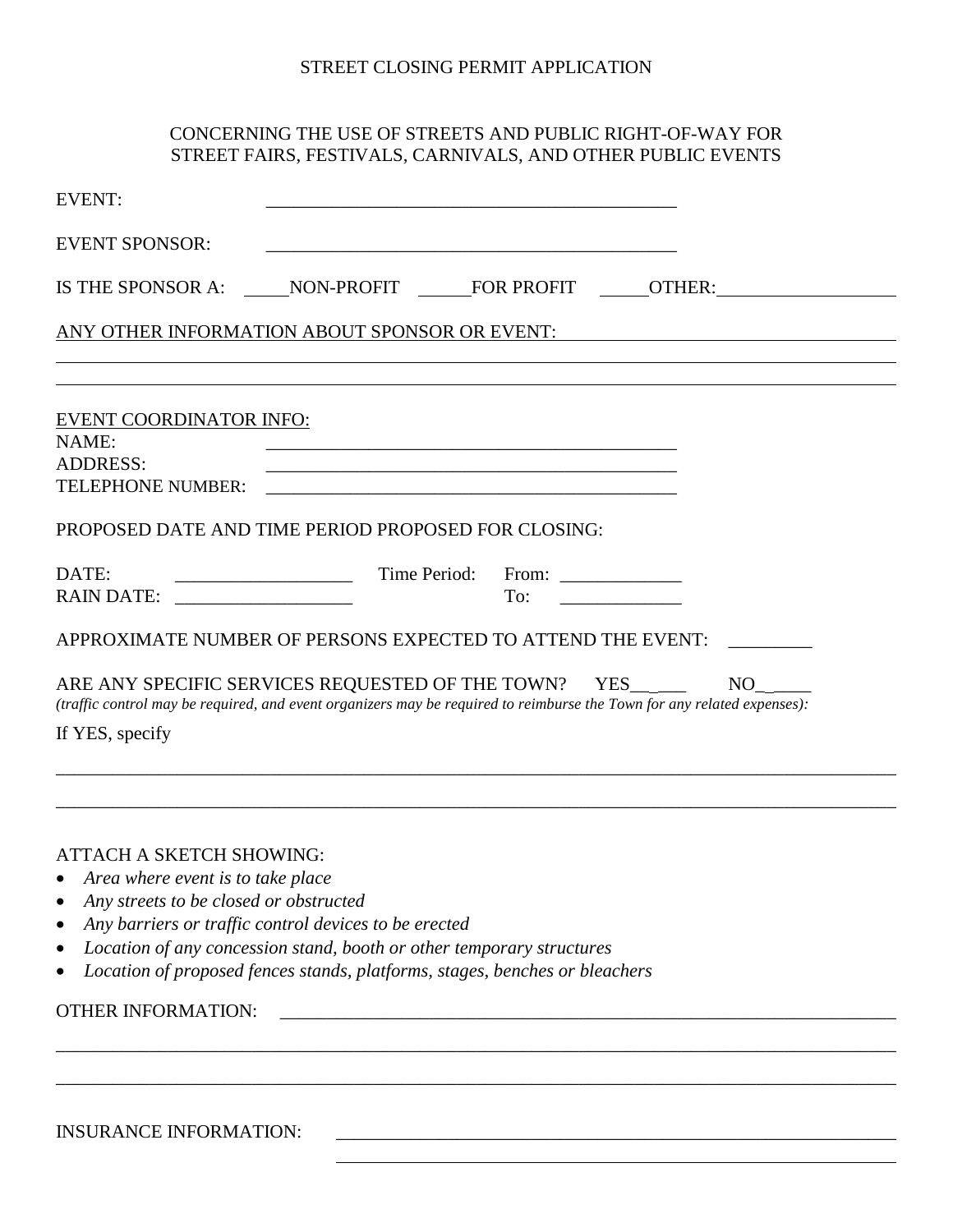## **NOTIFICATION OF CENTRAL COMMUNICATIONS (911):**

*The APPLICANT is responsible for notifying Central Communications (911):* 

- *at least five (5) days in advance of the event in writing (Orange County EMS, Post Office Box 8181, Hillsborough, NC 27278)*
- *on the day of the closing, prior to the actual closing of the street (dialing 911)*
- *on the day of the closing, when the street is re-opened (dialing 911)*

### **NOTIFICATION OF THE PUBLIC:**

A public hearing is required for all street closing permit applications and the applicant must speak with the Public Works Department about requesting this public hearing. The public must be notified by a formal advertisement in a local newspaper. The Public Works Department *will submit* the advertisement copy to the newspaper. **However, the applicant will be responsible for reimbursing the Town for the full cost of the advertisement.**

Any other notification of the public of this event will be the Applicant's responsibility.

### **NOTIFICATION OF ABUTTING PROPERTY OWNERS:**

The **APPLICANT** is responsible for notifying all abutting property owners of the Public Hearing. Such notification must be accomplished at least seven days prior to the Public Hearing. The notification must include:

- the DATE, TIME and LOCATION of the proposed street closing; and
- the DATE, TIME and LOCATION of the Public Hearing as well as the subject matter of this Public Hearing

The Public Works Department must receive in writing from the APPLICANT the following at least five days prior to the Public Hearing:

names of all property owners notified copy of the notification method used to notify these property owners (mail or hand delivery)

#### **CLEAN-UP TIME TABLE: \_\_\_\_\_\_\_\_\_\_\_\_\_\_\_\_\_\_\_\_\_\_\_\_\_\_\_\_\_\_\_\_\_\_\_\_\_\_\_\_\_\_**\_\_\_\_\_\_\_\_\_\_\_\_\_\_\_\_\_\_

**FEES: \$ 85.00 application fee plus 100% of the cost of the Public Hearing advertisement** Application fee must accompany the submittal of this application